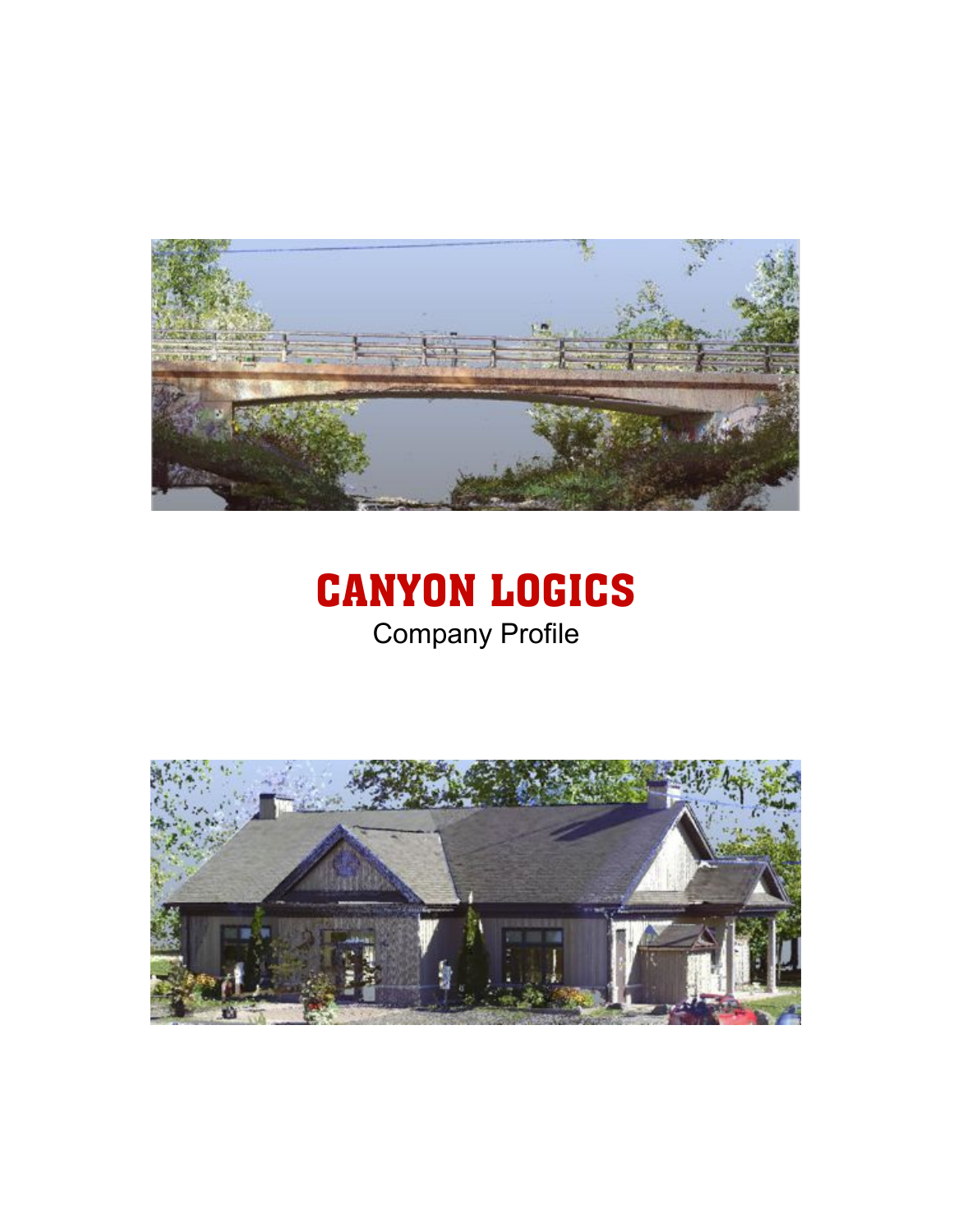### **SERVICES**

Canyon Logics is an exciting and creative solution-driven firm providing 3D laser scanning and building information modeling services. We can help you increase efficiencies through sustainable asset management that represents the real world in a 3D environment for detailed analysis and accurate documentation.

Canyon Logics has a proven history of providing cost efficient, functional and sustainable solutions for clients based on more than 25 years of spatial information systems and project management experience. We implement projects on time, on budget and achieve all project objectives.

Using 3D laser scanning technology, Canyon Logics captures the interior and exterior of buildings, bridges, dams, mining operations, landfills, monuments and accident scenes in a cost effective manner for analysis, historical records and lifecycle management.

Canyon Logics' services are of interest to architects, engineers, real estate agencies, property managers, emergency services, mining operations, planners and historians for:

- ‒ Construction / Renovation Contract Management
- ‒ Condition Assessments
- ‒ Space Use Analysis
- ‒ Energy Analysis
- ‒ Accessibility Analysis
- ‒ Streetscapes
- Site Plans
- ‒ Volume Calculations
- ‒ Surface Analysis
- ‒ Forensic Reconstructions
- ‒ Furnishing Inventories
- ‒ Utility Pole and Line Assessment
- ‒ 3D Visualization
- ‒ Historical Records

Canyon Logics reduces the cost of gathering spatial information while also greatly improving analytic capabilities, resulting in informed decision making.

Thank you for taking the time to consider Canyon Logics' services.

Regards,

Scott McKever, Owner Canyon Logics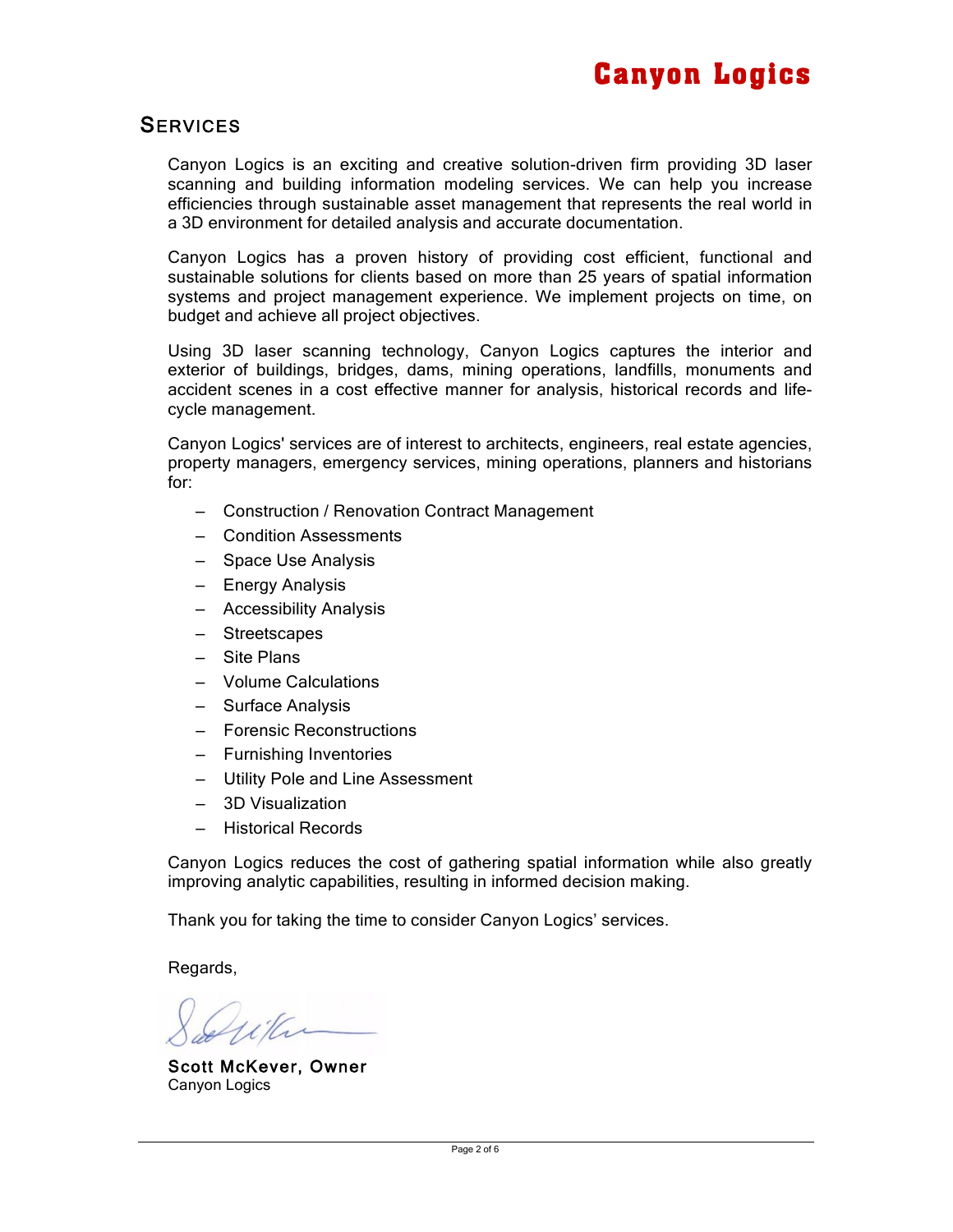## COMPANY DESCRIPTION

Canyon Logics is a leading 3D Laser Scanning and Building Information Modeling company. We strive to clearly understand and implement solutions to meet each client's specific business needs, and then invest in the skills and technology to ensure our clients achieve the highest possible return on their investment.

Founded in 2009, Canyon Logics is a privately held company.

## COMPANY PHILOSOPHY

Canyon Logics' philosophy is to provide unique and meaningful value to staff, colleagues and customers. We strive to achieve this by nurturing an environment that supports risk-taking, and invites the creation and sharing of innovative ideas. Putting our values of imagination, positive spirit, respect, accountability and integrity into action enables Canyon Logics to build long-term relationships with customers and attract the best resources in this growing industry.

## COMPANY CONTACT

75 Sunset Blvd. Kingston, ON K7M 4W2 Phone: (613) 483-1363 info@canyonlogics.com

## MEET THE TEAM

#### Scott McKever, Owner

Scott McKever, the founder of Canyon Logics, has more than 30 years experience in senior level management and spatial technologies. He has watched 3D Laser Scanning and point cloud technology mature and reach the stage where they are an integral part of understanding and analyzing the real world. His network of contacts is extensive, and shares a common thread of trust and respect for Scott's ability to respond to their real business needs rapidly and respectfully. Contact Scott at 613- 483-1363.

#### Mark Gibson, MBA, Business Development

Mark Gibson, responsible for business development, brings 30 years of experience in technical sales and building successful businesses. His passion for customer service is matched by his desire to get the job done well. The people in his network turn to him for trustworthy information, a sense of perspective in rapidly-changing environments, and his ability to summarize their goals in a given project. His clear explanations will help you understand the different ways in which Canyon Logic's tool set will help you accomplish your goals. Contact Mark at 613-453-7674.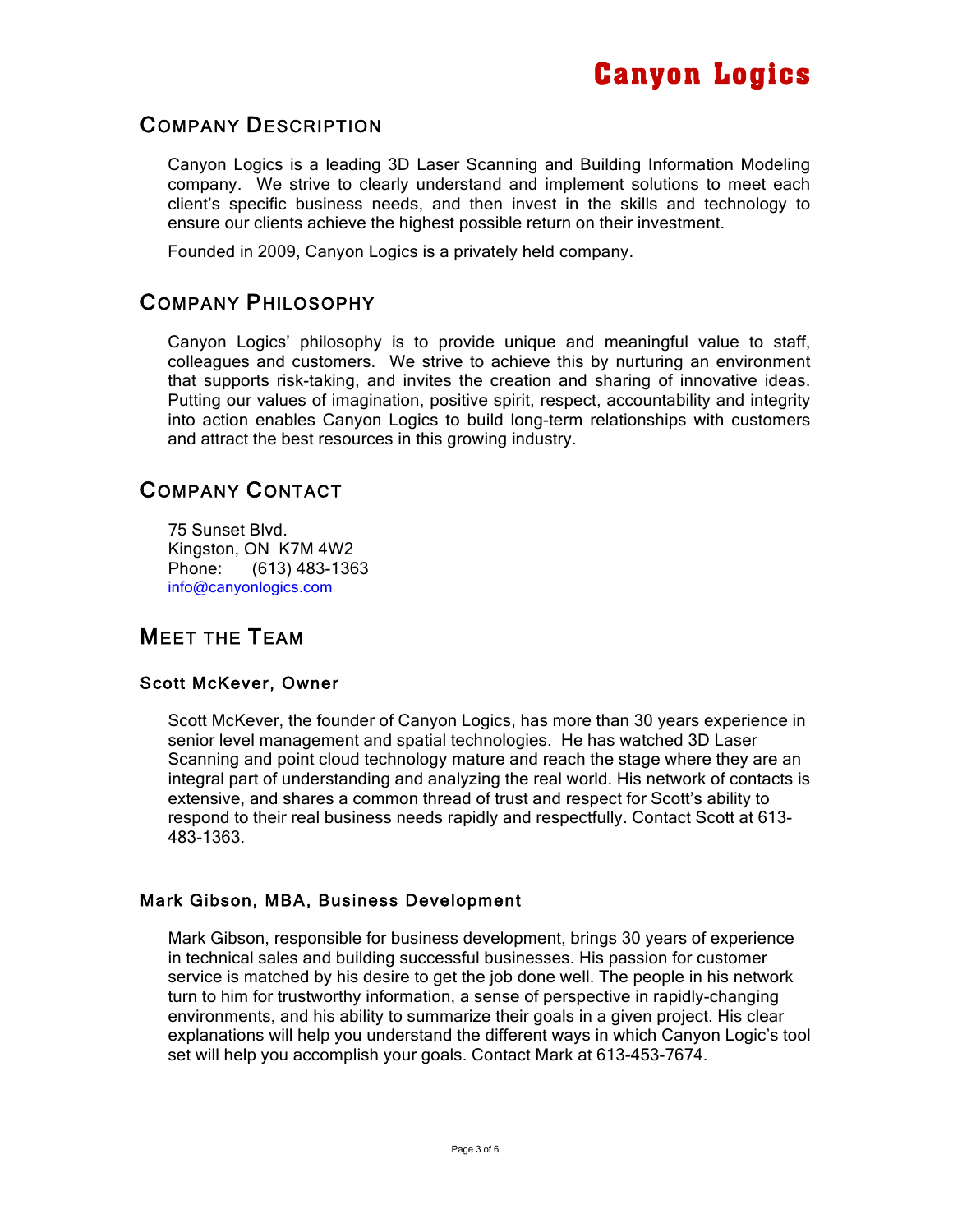### PROJECT HIGHLIGHTS

#### Municipality of Rideau Lakes Provide Inventory of 11 Bridges, 7 Community Centres and 3 Operational Garages

Through 3 separate contracts, Canyon Logics scanned the majority of the structural assets of the Township of Rideau Lakes for the purpose of building an accurate and functional 3D point cloud inventory.

The Municipality is realizing a significant return on their investment by using the point cloud data for condition assessment, contract management, and to create floor plans for emergency plans and engineering studies.



#### Municipality of Rideau Lakes Capture Community Centre from Point Cloud to AutoCAD Drawing

Canyon Logics created a detailed AutoCAD drawing of the Municipality's community centre for the purpose of conducting an engineering study. The resulting AutoCAD drawing represented all of the features in the building, including ceiling and window details and variations in stair sizes within 1cm accuracy.

The resulting drawing provides the municipality with critical information for emergency planning and will continue to provide cost benefits throughout the life cycle of the building.



#### City of Kingston Inventory and Access Mapping of an Abandoned Building

The City had an abandoned building that was unsafe for emergency services to enter, but appeared to be used by squatters. There was no light or electricity on site. Canyon Logics was hired to scan the inside of the building in order to identify the internal features and any obstacles, both to facilitate an eventual sale and to prepare for a safe entry if needed by emergency services.

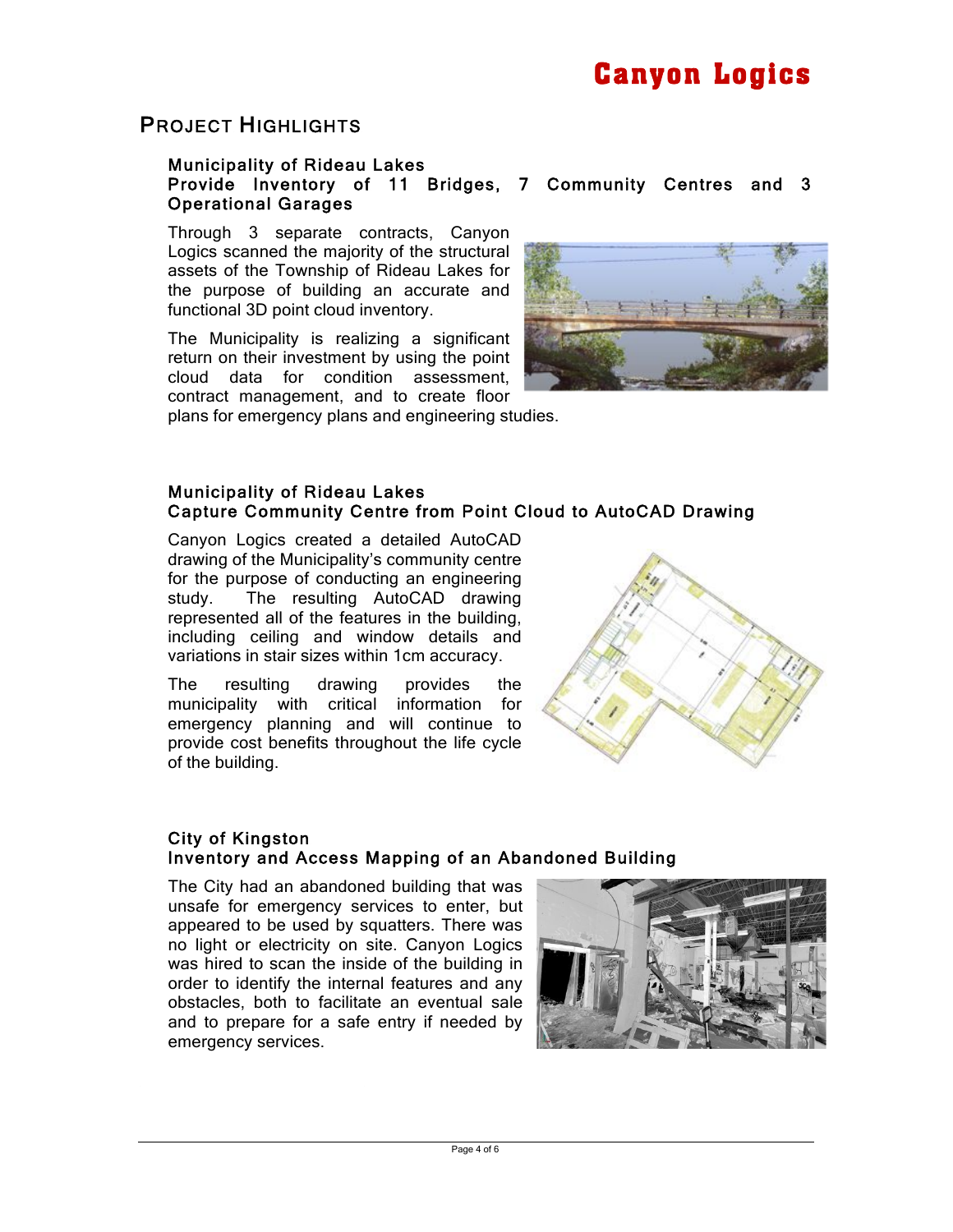## Canyon Logics

#### City of Kingston Historical Record and Inventory of Council Chamber

The City of Kingston's Council Chamber is historically important and beautiful to look at. It has undergone many restorations and renovations over the years, and is challenging for contractors who have to make additions or alterations. The 3D point cloud made by Canyon Logics will increase the accuracy of work estimates and reduce the cost of



measurements, provide compelling web-based 3D visualizations for the public, and permit the staff to inventory the furnishings and better assess the use of space.

#### Public Works and Government Services, Government of Canada Detailed Measurements of the LaSalle Causeway Bascule Lift Bridge

Previous measurement attempts had yielded inconsistent results, so Canyon Logics was asked to develop the specialized equipment needed to create accurate point clouds identifying all of the relevant structures of this bridge when lowered for use by traffic, when fully raised, and when raised only 1.5 metres. Strict tolerances for point density were provided, which were exceeded, and very tight timelines had to be respected for scanning during the night. This project has opened up several extremely productive avenues of analysis for the Public Works engineers.



#### Department of National Defence 3D Laser Scanning Workshop

Canyon Logics prepared and delivered a 3D Laser Scanning Workshop at DND's Building Information Modeling Conference. The Workshop, which was delivered to attendees from Canadian Forces bases across Canada, provided a detail lesson on how 3D laser scanning works, skills required, issues to consider, and how the technology can be applied to developing and maintaining an accurate and sustainable as-built asset database.

#### Department of National Defence On-Site Training in Laser Scanning for Building Information Modeling

Canyon Logics provided 3D Laser Scanning Training at Canadian Forces Base Wainwright, AB. The Training included hands-on training on how to develop a scanning plan, scan a building, post-process the data into a point cloud dataset inserted into AutoCAD, and compare the point cloud to existing as-built AutoCAD drawings.